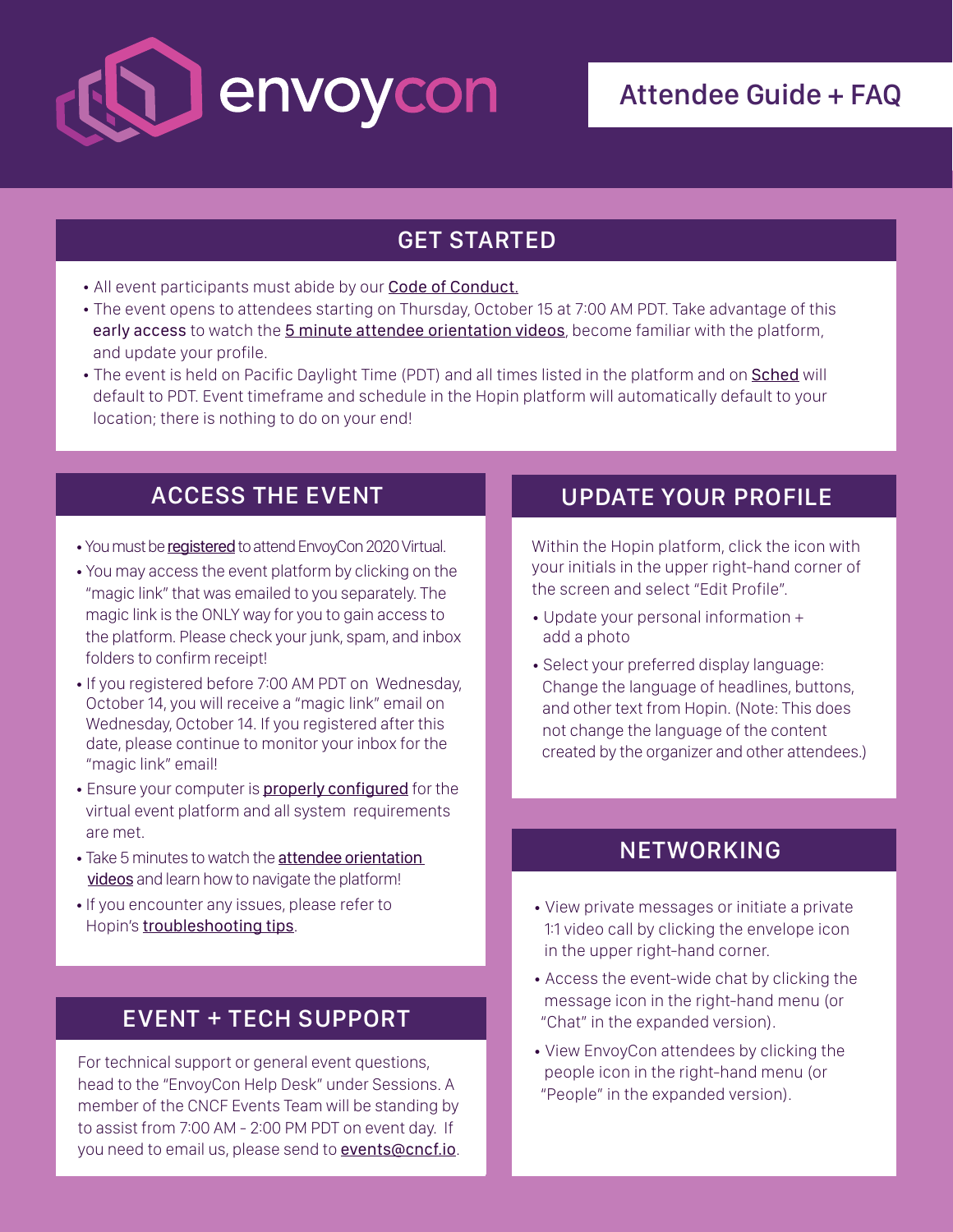# SESSIONS PAGE NAVIGATION



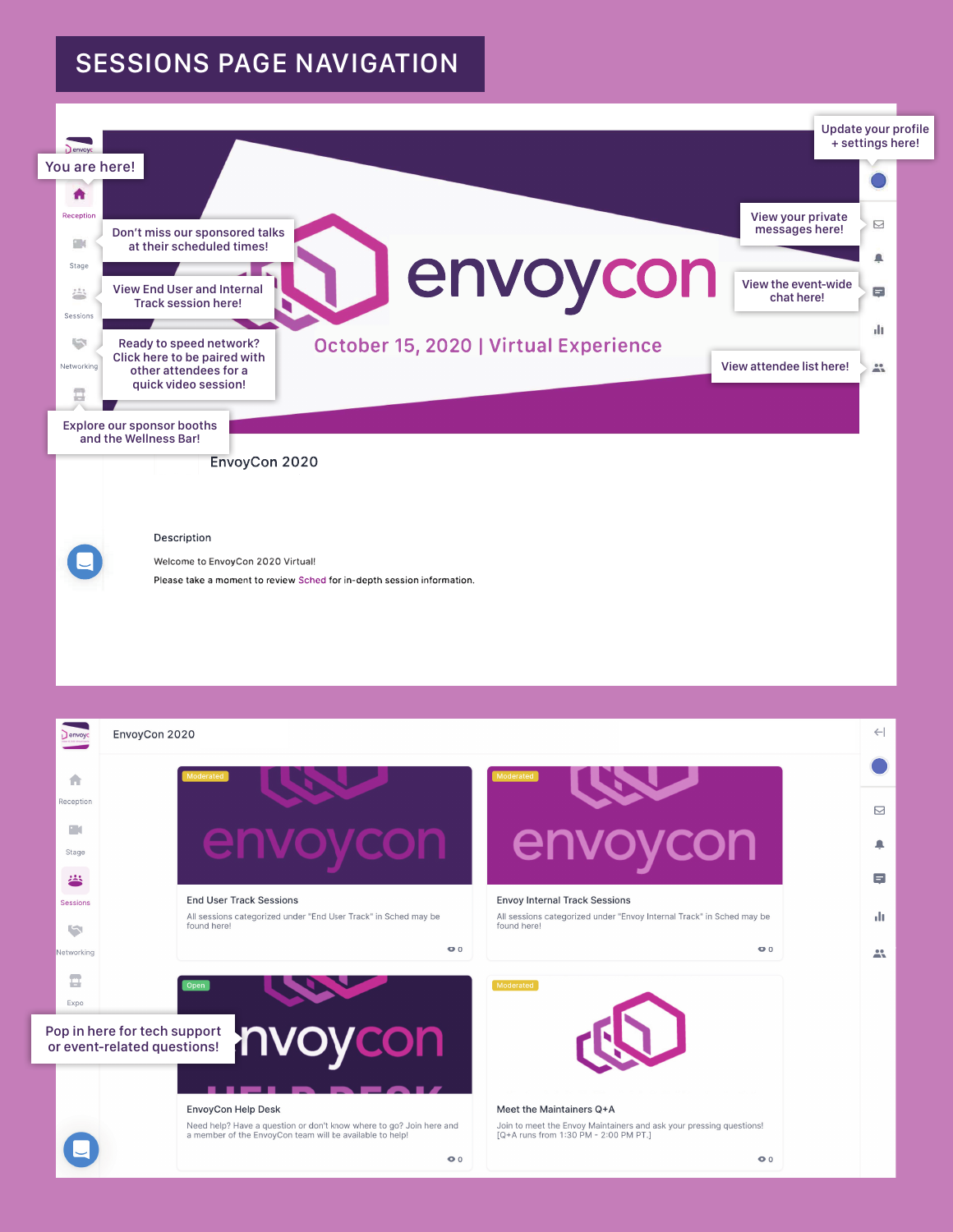



## PRE-EVENT

#### What are the system requirements to access the Hopin platform?

We are using the Hopin virtual event platform for EnvoyCon 2020. You do not need to download any application to participate. We recommend accessing the platform via Google Chrome or Firefox (Internet Explorer and Safari are not supported). A minimum 5mbps download speed and 2mbps upload speed are recommended. Ideally, we like to see 30mbps download and 10mbps upload or higher for the best quality. View system requirements  $+$ [troubleshooting tips here](https://www.notion.so/Attendee-Quick-Reference-Guide-Troubleshooting-Tips-6018216997fc4bd0a63f32f173fc14cf). Live technical assistance will be available within the event platform during the event to help you troubleshoot any issues.

If you are experiencing technical issues within the platform, we recommend checking your WiFi connection, reloading the page and clearing your cache as these tend to fix most problems.

#### I am using Safari / Internet Explorer but cannot gain access to the platform. What can I do?

The Hopin platform does not support Safari or Internet Explorer. Please download Google Chrome or Firefox to join the event.

## DURING EVENT

#### How do I find a session? I don't see it.

Please click the "Sessions" icon in the navigation bar on the left side of your screen. You may scroll down to browse all sessions, or search a session by name or tag in the search bar at the top of the screen.

#### I missed a talk. Where can I find it?

Talks run at their scheduled times within the relevant track session; content will not be available again until postevent. All video content from the event will be available on the **[CNCF YouTube channel](https://www.youtube.com/channel/UCvqbFHwN-nwalWPjPUKpvTA)** by early November!

#### How do I chat with others event-wide?

The event-wide chat is accessible via the "Message" icon in the navigation bar on the right side of your screen. If you already have this menu expanded, you can click "Chat" to access.

#### What is the difference between the event-wide chat and Live Q+A?

The event-wide chat is public, viewable by all, and not talk or topic specific. Live Q+A occurs after each full-length talk within the chat menu that lives inside the session itself (see screenshot at right). (Full-length talks are 30 minutes long in the schedule.) Live Q+A is not available after sponsored or lightning talks. To ask a question for Live Q+A:

- 1. Navigate to the menu on the right side of the screen
- 2. Click the message icon or "Chat" if menu is expanded
- 3. Select "Session"
- 4. Enter your question!